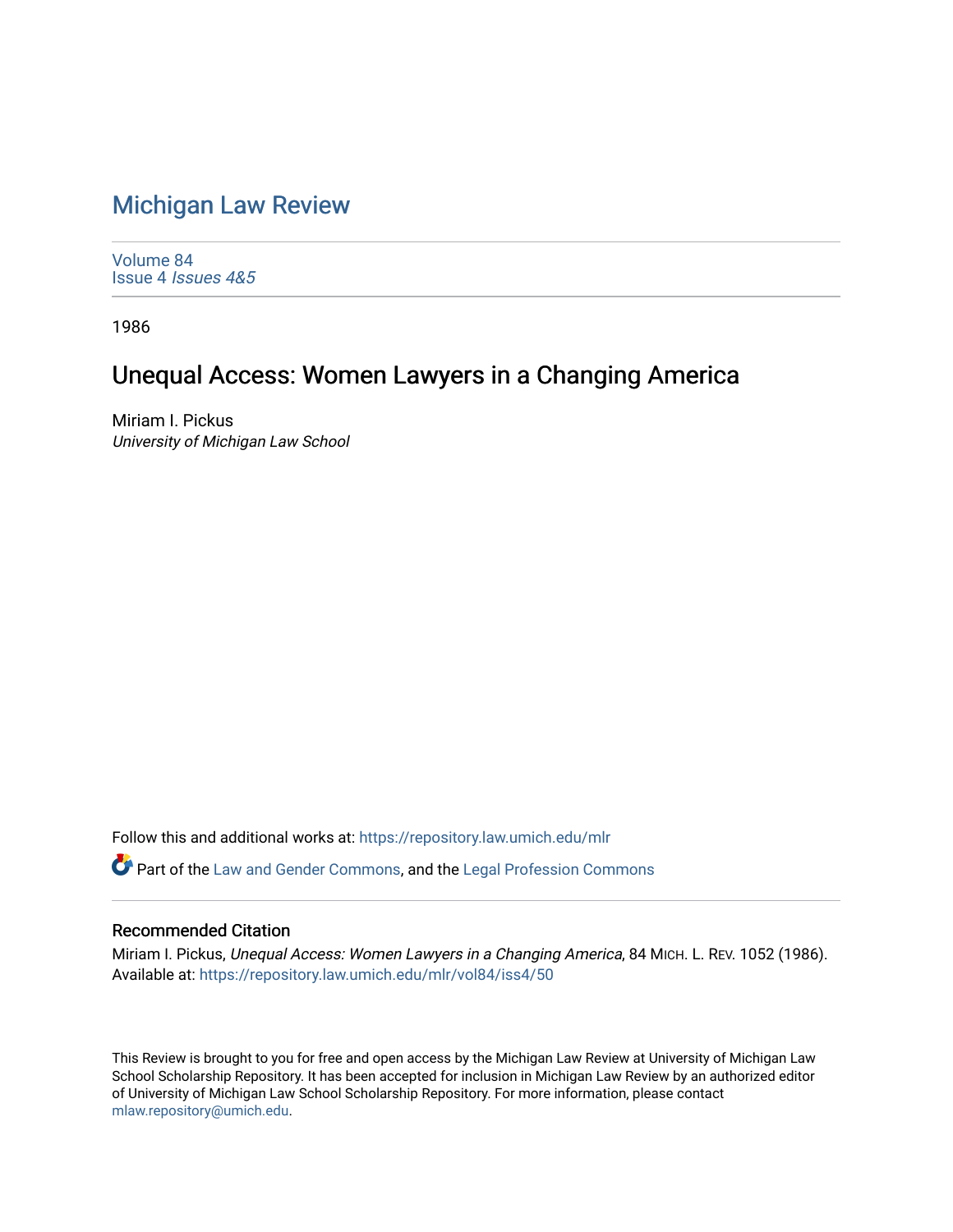UNEQUAL ACCESS: WOMEN LAWYERS IN A CHANGING AMERICA. By *Ronald Chester.* South Hadley, Mass.: Bergin & Garvey Publishers. 1985. Pp. iii, 135. \$24.95.

The natural and proper timidity and delicacy which belongs to the female sex evidently unfits it for many of the occupations of civil life  $\dots$ . The paramount destiny and mission of woman are to fulfill the noble and benign offices of wife and mother.<sup>1</sup>

The qualities of mind, capacity to reason logically, ability to work under pressure, leadership and the like are unrelated to ... sex. This is demonstrated by the success of women ... in law schools, in the practice of law, on the bench, and in positions of community, state, and national leadership. Law firms  $-$  and, of course, society  $-$  are the better for these changes. 2

Women's opportunities and roles in the legal profession have changed dramatically in the last century. Nevertheless, it was not until the 1970s that women constituted more than a tiny fraction of the

<sup>1.</sup> Bradwell v. State, 83 U.S. 130, 141 (1872) (in which Myra Bradwell was denied the right to become a member of the Illinois bar).

<sup>2.</sup> Hishon v. King & Spalding, 467 U.S. 69, 81 (1984) (Powell, J., concurring) (in which the Court held that the plaintiff's allegation that she was refused partnership because of her sex was a cognizable Title VII sex-based discrimination claim).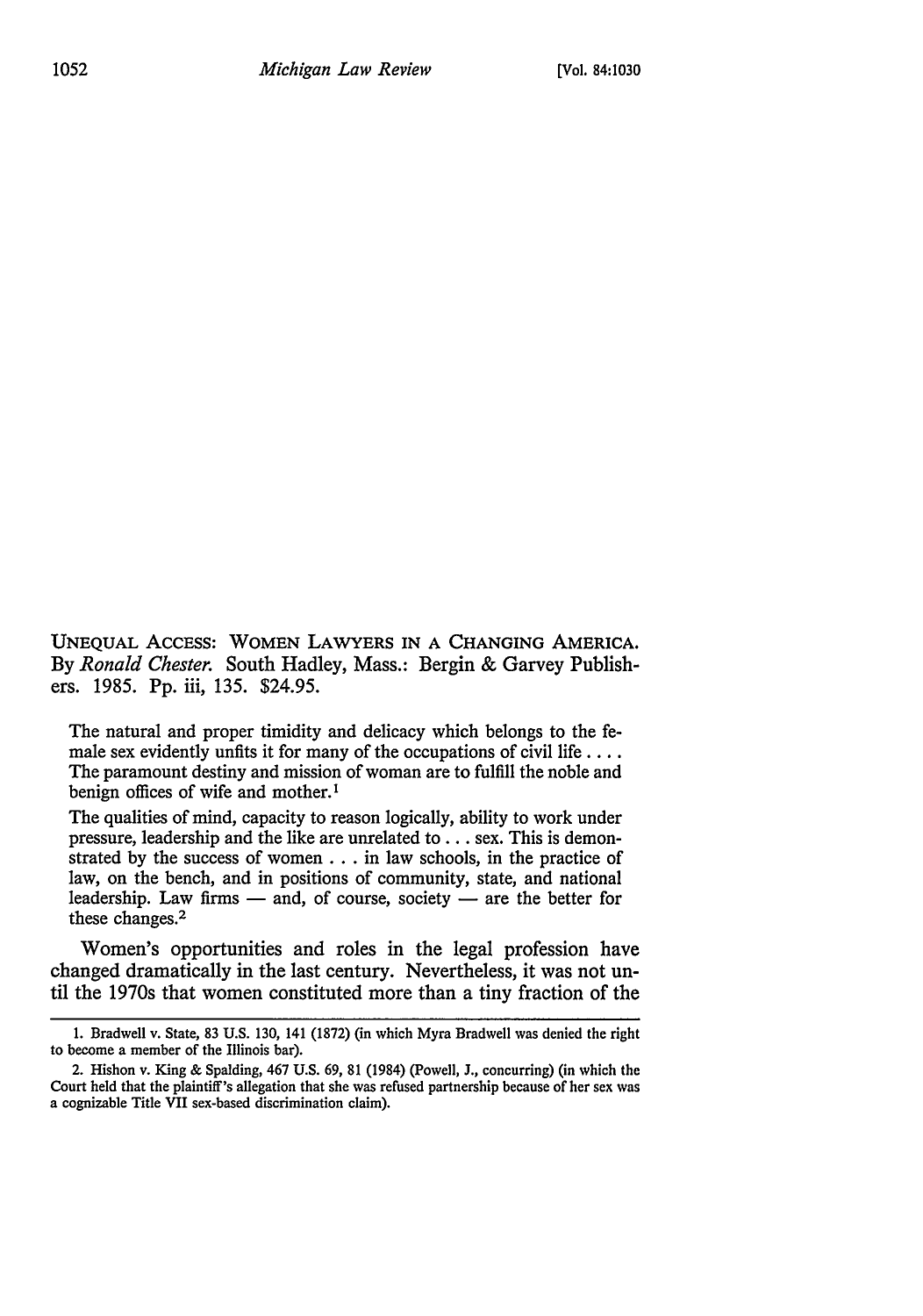legal profession.3 But the 1970s were not the first time that women made a foray into the male domain of the law. In 1910, just over one percent of the legal profession was made up of women. By 1930, that figure was almost twice as high.4 That surge was short-lived, however. The Depression slowed the entrance of women into law, and the rate of entry remained low until the 1970s.

In *Unequal Access* - *Women Lawyers in a Changing America*, Professor Ronald Chester<sup>5</sup> argues that the present influx of women has not led to them gaining access to "power positions"6 in law to any significant extent (pp. 3, 121). He posits that until women hold a substantial number of such positions, they will not be able to affect "the way the profession is run and the criteria it uses for professional advancement" (p. 121). He warns that that lack of power, coupled with the "New Right backlash" (p. 3) and an "uncertain economy" (pp. 1, 121), make women's present gains tenuous.

Women's gains of the 1920s, in fact, did prove to be short-lived. During that decade, women fought for and won suffrage, achieved access to all of the state bars, and began to serve on juries (p. 1). However, "It the depression of the 1930s halted women's progress in gaining access to business and the professions.  $\dots$  Many of those who had begun to forget, in the euphoria of the 1920s, that they were regarded by society as women first and professionals second were forced back into the home" (p. 2).

Although the role of women in both law and society has changed significantly in the last half century, Chester is concerned that the dearth of women in upper-level legal positions may lead to a retrenchment in the 1980s similar to that which occurred in the 1930s. In order to determine how women can best prevent such a decline and achieve equal access to the more elite legal positions, he examines the lives of some of the women who went to law school during the initial surge and decline in the 1920s and 1930s.

Chester focuses on women who attended part-time, urban law schools because many more women were able to attend such schools than could attend full-time or nonurban ones. He talked to women from three part-time, urban law schools: the all-women Portia Law School of Boston (now New England School of Law), the feminist-run Washington College of Law (WCL) in the District of Columbia, and

<sup>3.</sup> From 1970 to 1980, the percentage of women in the legal profession increased from 4.7% to 12.0%. c. EPSTEIN, WOMEN IN LAW 4 (1981) (table 1.1).

<sup>4.</sup> In 1910, 1.1% of the profession was comprised of women; in 1930, that figure was  $2.1\%$ . *Id.* 

<sup>5.</sup> Ronald Chester is a professor of law at the New England School of Law (formerly called the Portia Law School). He has previously discussed equal opportunity issues in INHERITANCE, WEALTH, AND SOCIETY (1982).

<sup>6.</sup> Chester includes among "power positions" senior partnerships, tenured professorial positions, important judgeships, and upper level governmental jobs. Pp. 17, 119.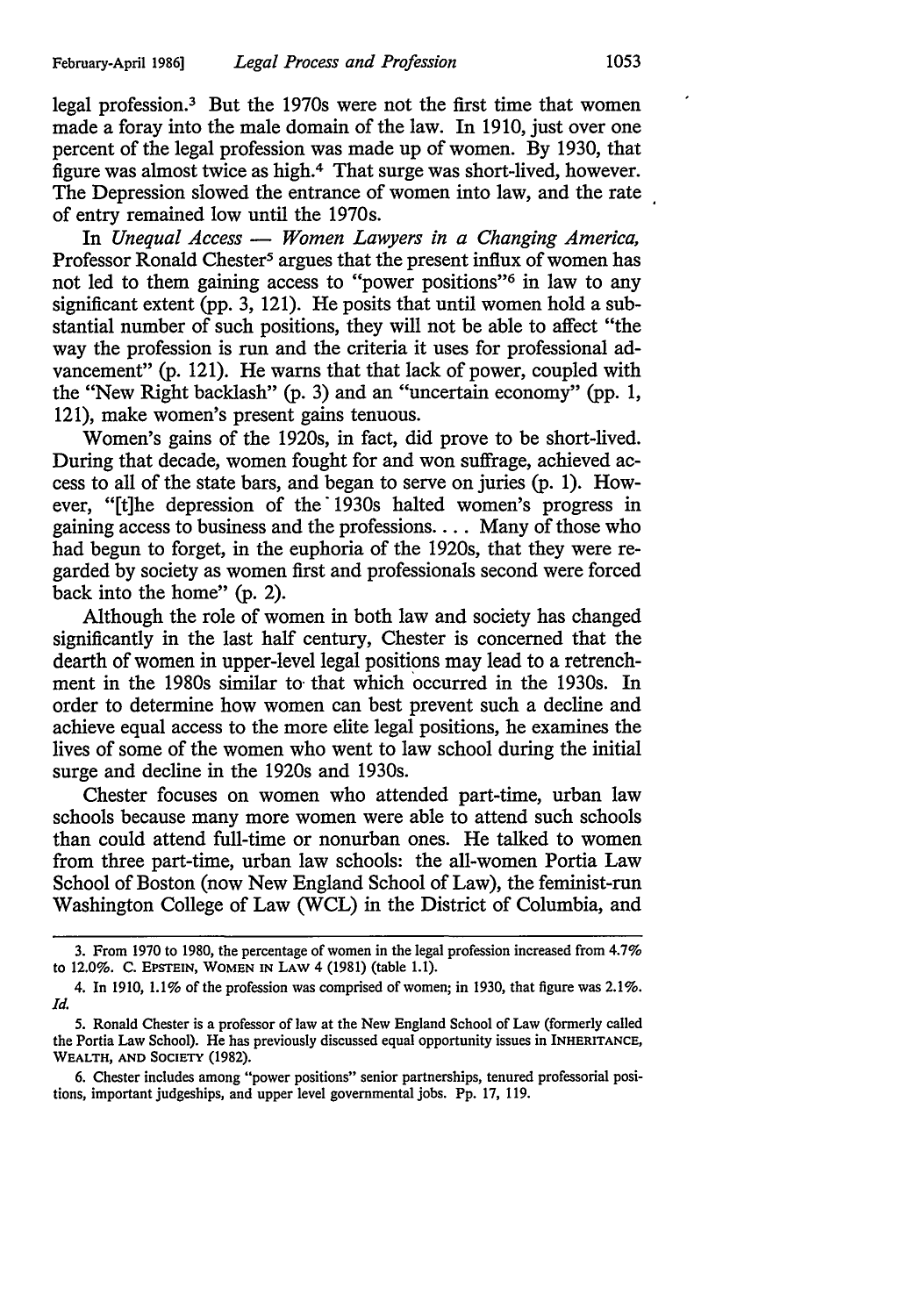one of the largest part-time schools, Chicago-Kent Law School. He also talked to women graduates of two full-time law schools, Boston University and George Washington University, so that he could contrast their experiences with those of the graduates from the part-time schools.

Chester points to several reasons why so few women went to the full-time university law schools. First, the full-time schools cost three to four times as much as the part-time schools, and many women simply could not afford to attend them. Also, many women had to work while they were in law school to raise money for tuition. Therefore, they did not have the time to attend a full-time law school. In the late 1920s, the major institutions also began to require a year or two of college as a prerequisite for admission to law school. That effectively closed the door on the many women who lacked undergraduate training. Finally, many full-time institutions did not admit women at all (p. 9).

Because women could not attend the major law schools, upon graduation they were at a disadvantage in trying to break into the "elite" bar. Many women worked as legal secretaries or in real estate offices. However, it is wrong to blame the dearth of women in private practice solely on institutional discrimination. During this era, many women did not want to make law a full-time career; some did not take the bar examination; some wanted to work only on a part-time or temporary basis. General social pressures also pushed women to favor family-based life over a career-based life. The institutional discrimination, the women's personal goals, and the social pressures are, of course, interrelated. They acted in combination to narrow the options available to women.

One of the Chicago-Kent Law School graduates discussed the forces which impelled her not to pursue a full-time career: "I didn't intend to make a career of it, really .... [When] you're married, you have your husband, your husband takes care of you. I think men just thought women were inferior. They felt women just weren't up to it, that's all" (p. 103).

Chester relates the stories of some women who did not pursue legal jobs. However, because his main goal is to ascertain how women attorneys of the 1980s can assume positions of power in law, he focuses primarily on the ability of practicing women attorneys of the earlier era to establish and maintain law practices and examines what contacts they had that helped them in their legal jobs. He concludes that women attorneys should identify with women first and with lawyers second. That is, for women attorneys to continue to break new ground and to avoid losing the gains they have already made, they must feel a sense of responsibility to, and a sense of solidarity with, other women.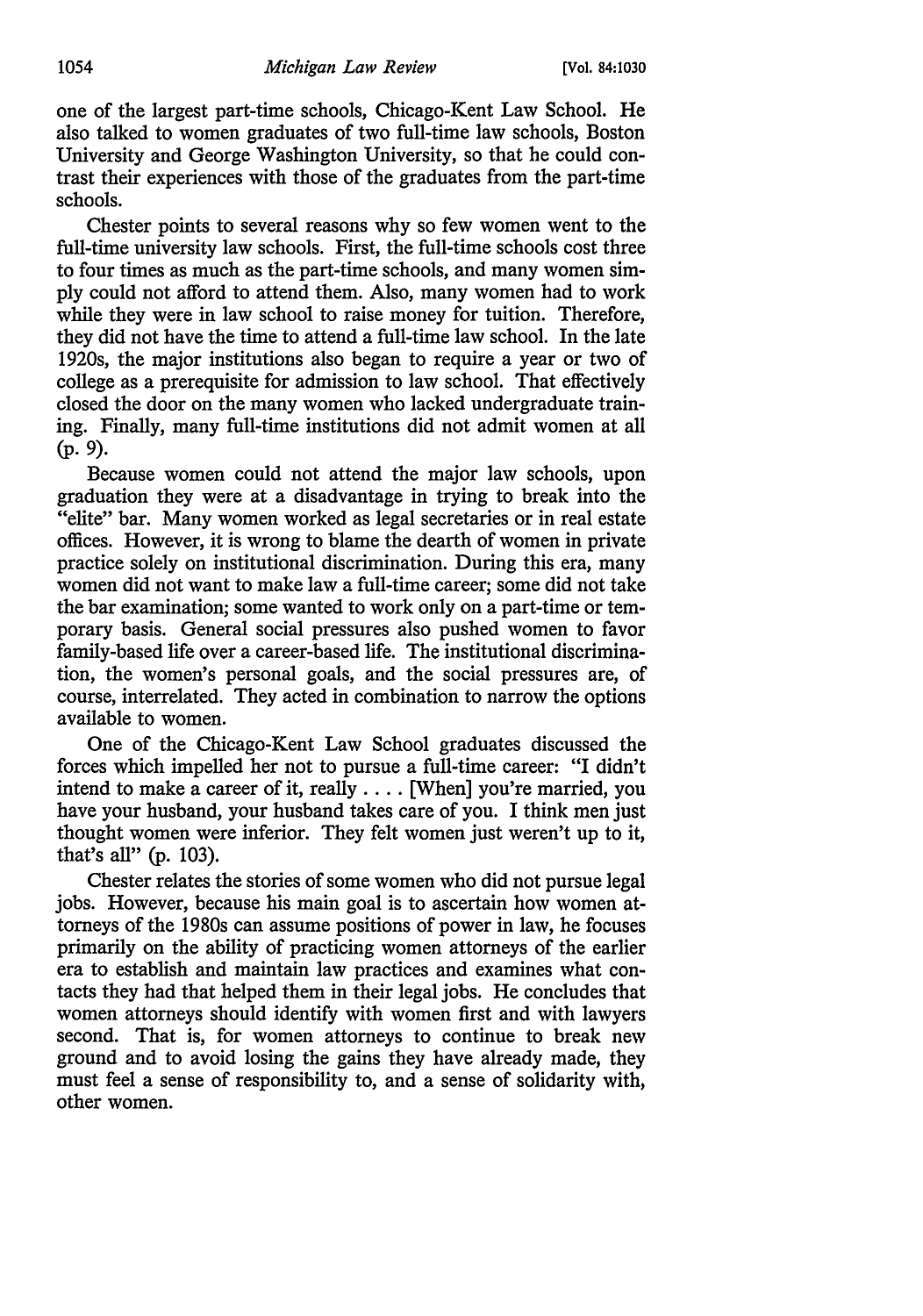In reaching this conclusion, Chester compares the opportunities and achievements of women in Boston, Washington, and Chicago. Gladys Shapiro (pp. 33-38) is a fairly typical Portia Law School graduate who went into practice. Her family was active in Boston politics and ran a liquor business. Gladys began her legal career by helping liquor store owners obtain licenses for their businesses. Her performance in the liquor license hearings attracted the attention of a male attorney who hired her to do research for him and later to try some of the cases she researched. World War II broke up that arrangement, but she was able to practice law for the liquor packageman's association. Her family connections provided her with some initial business, and, with the assistance of male attorneys, she was able to maintain a good practice. She felt that she was discriminated against because of her sex, and she responded with some preferential treatment of her own: "I have a little prejudice too. If  $\hat{I}$  find a competent woman, I refer [cases outside my specialty] to her" (p. 38). In effect, she did some informal networking as a response to the discrimination she felt.

In Washington, D.C., more female networking took place, both formally and informally, than in Boston. Formal associations such as the Woman's Bar Association ofD.C., Woman's Lawyers Association, and the Kappa Beta Pi legal sorority helped women develop professional contacts. One of the most prominent D.C. woman attorneys, Annabel Matthews of the U.S. Board of Tax Appeals, was in a "power position" from which she could hire assistants. Chester quotes a letter she wrote to a male applicant: "I have not yet appointed my second legal assistant, but I expect to select a woman lawyer. In view of this fact, I suggest that you do not apply for the position" (p. 56).

Few women, however, were in positions in which they could make such choices; most women had to rely on the help of men. Marguerite Rawalt (pp. 72-78), for example, graduated from George Washington University in 1933 as one of three or four women in a class of two hundred twenty students. Upon graduation, she began an entry level job at the Internal Revenue Service. She said:

"I had to use as much political pull to get a job as a lawyer after I graduated ... as I would have [to use] today to get on the Sixth Circuit Court of Appeals .... I had to have letters from the politicians of Texas [her home state], from the governor, from the Chairman of the ... Texas Democratic Committee, and the committee's woman member. On and on .... [This] was because I was a woman." [pp. 75-76]

She remained at the IRS for thirty years, ending her career at the highest position a woman ever attained there - assistant head of the litigation division of the Office of the Chief Counsel. Once she left there, she focused on advancing the cause of women's equality. She became the National Organization of Women's first general counsel and was an original member of the board of the Women's Equity League. After struggling to obtain even a low entry-level job with the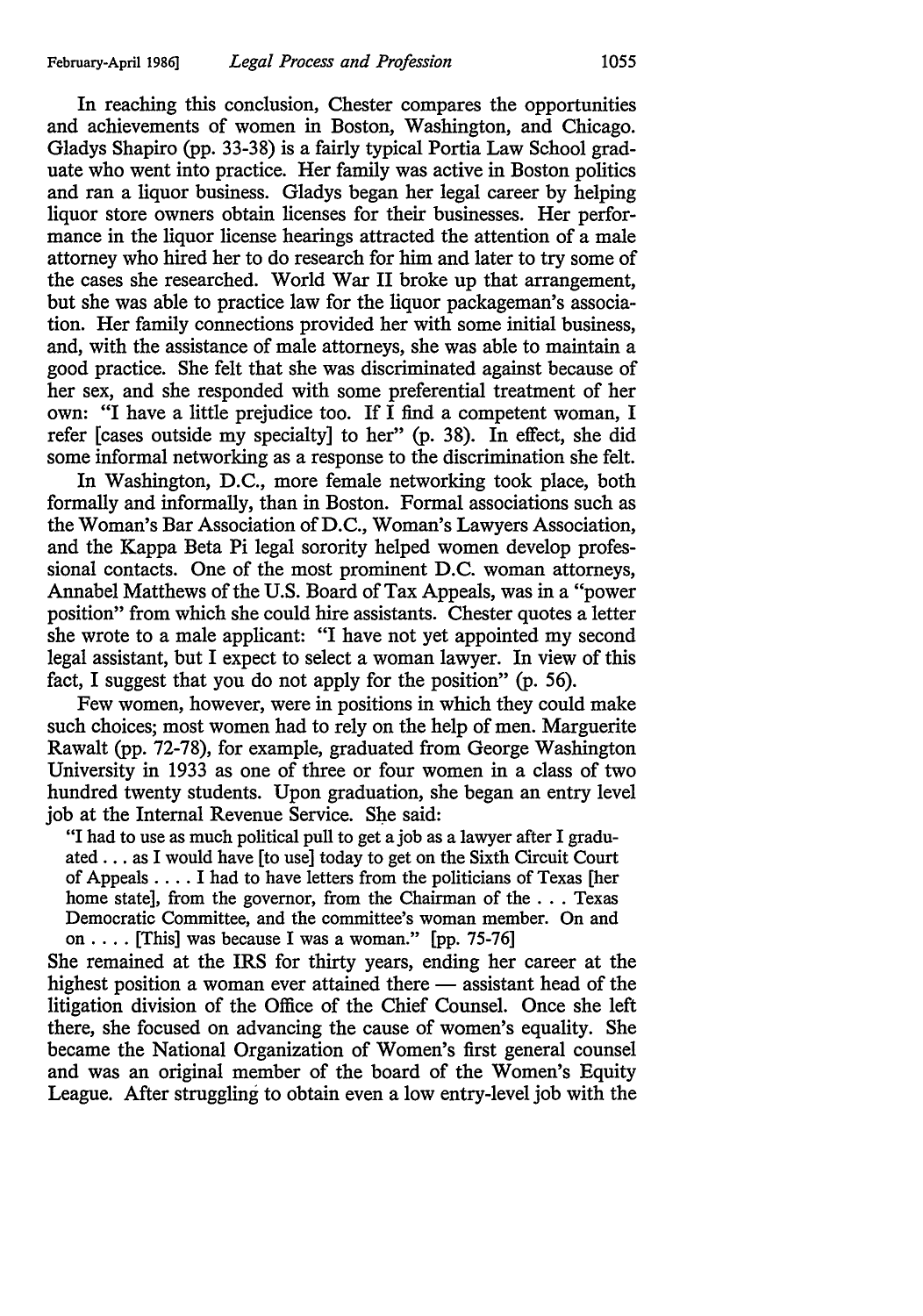government, she fought so that women could have better opportunities than she had faced.

But not all women were able to move so smoothly through the ranks in government agencies. Elizabeth Salisbury Denny (pp. 63-72) moved in and out of several agencies because of her frustration with not being promoted fast enough. At one point, for example, she remained at the same level position for twelve years because the job at the next level was being held for a man. She then left the government for a while, writing to her future husband, "I'm never going to get anywhere in this man's world, so I might as well get married" (p. 71). She returned to government service when the Johnson administration required that women be hired in higher level positions. For Elizabeth, discrimination impeded her progress, and an executive order was necessary to further her advancement.

Chicago's practice was more firm-oriented than the governmentoriented practice of Washington, D.C. Therefore, during the Depression, while the government was hiring attorneys due to the proliferation of jobs under the New Deal, attorneys in Chicago were losing their jobs. Women attorneys were especially hurt by this because they often had marginal individual practices or low positions in firms. For women just graduating at this time, economic conditions made finding a job very difficult.

Without contacts, even highly qualified women were not able to find work. Sabra Stein (pp. 105-07), for example, was the only woman in her class at Chicago-Kent. She was a member of the law review and graduated with high honors. Yet upon graduating in 1938, Stein had to work as a legal secretary for a large Chicago firm. Liberty Petru Dvorak (pp. 107-11) graduated the year after Stein. Although her credentials were not as strong, she was able to work as an attorney when she married her brother's law partner and joined him and her brother in their practice. She took over the firm when the two went to war and continued to work part-time after the war ended and after she had a son.

The contrast between Stein's and Dvorak's experiences illustrates the importance of having contacts in order for a woman to establish a legal career. Although Kappa Beta Pi, the women's legal sorority, was founded at Chicago-Kent, women attorneys were not present in sufficient numbers or with sufficient influence to be of much service. None of the Chicago-based women told of much networking among women. In fact, Chester highlighted the difficulties this created by entitling his chapter on Chicago, "Go West Young Woman, But Not to Practice Law" (p. 87).

Women in the 1920s and 1930s, in Chicago and elsewhere, needed more than strong qualifications to find work as attorneys; they also needed connections. Because the only attorneys with the power to